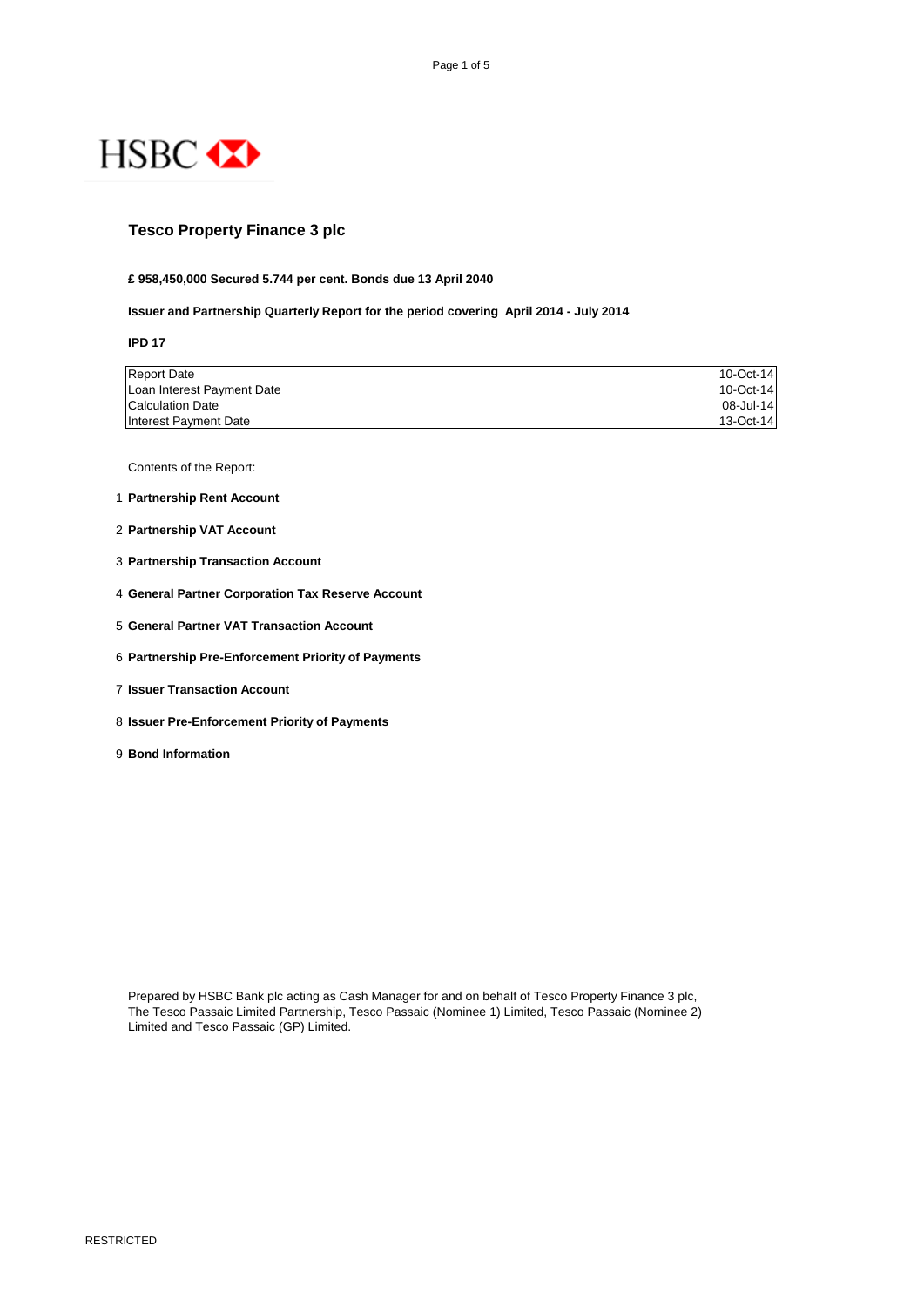## **1. Partnership Rent Account 70295444**

|             | Opening Balance                    | 5,000.03 Cr      |       |
|-------------|------------------------------------|------------------|-------|
| <b>DATE</b> | <b>ENTRY DETAILS</b>               | AMOUNT (£)       | CR/DR |
| 07-Jul-10   | Initial Deposit on Closing Date    | 5,000.00 Cr      |       |
| 24-Sep-14   | Rent                               | 14,059,569.60 Cr |       |
| 10-Oct-14   | To Partnership Transaction Account | 14,059,569.60 Dr |       |
|             | <b>Closing Balance</b>             | 5,000.03 Cr      |       |
|             |                                    |                  |       |

# **2. Partnership VAT Account 70295460**

|              | Opening Balance        | 2,975,101.22 Cr     |
|--------------|------------------------|---------------------|
| <b>IDATE</b> | <b>ENTRY DETAILS</b>   | CR/DR<br>AMOUNT (£) |
| 21-Jul-14    | <b>Tesco Stores</b>    | 1,745.56 Cr         |
| 29-Jul-14    | <b>VAT Payment</b>     | 2,740,222.15 Dr     |
| 24-Sep-14    | <b>VAT Funding</b>     | 2,811,913.96 Cr     |
|              |                        |                     |
|              | <b>Closing Balance</b> | 3,048,538.59 Cr     |
|              |                        |                     |

# **3. Partnership Transaction Account 70295452**

|              | <b>Opening Balance</b>    | 257,928.54 Cr       |
|--------------|---------------------------|---------------------|
| <b>IDATE</b> | <b>ENTRY DETAILS</b>      | AMOUNT (£)<br>CR/DR |
|              |                           |                     |
| 06-Oct-14    | <b>Credit Interest</b>    | 1,368.19 Cr         |
| 10-Oct-14    | <b>Transfer from Rent</b> | 14,059,569.60 Cr    |
| 10-Oct-14    | <b>Trustee Fee</b>        | 1.500.00 Dr         |
| 10-Oct-14    | <b>Ongoing Fee</b>        | 65,848.81 Dr        |
| 10-Oct-14    | <b>Expenses</b>           | 67,808.40 Dr        |
| 10-Oct-14    | Partnership Swap payment  | 669,595.12 Cr       |
| 10-Oct-14    | <b>Partnership Debt</b>   | 14,456,591.18 Dr    |
| 10-Oct-14    | Spen Hill Management Ltd  | 390,463.06 Dr       |
|              |                           |                     |
|              | <b>Closing Balance</b>    | 6,250.00 Cr         |
|              |                           |                     |

## **4. General Partner Corporation Tax Reserve Account 70295487**

|             | <b>Opening Balance</b> | $0.00$ Cr           |
|-------------|------------------------|---------------------|
| <b>DATE</b> | <b>ENTRY DETAILS</b>   | CR/DR<br>AMOUNT (£) |
|             |                        |                     |
|             | <b>Closing Balance</b> | $0.00$ Cr           |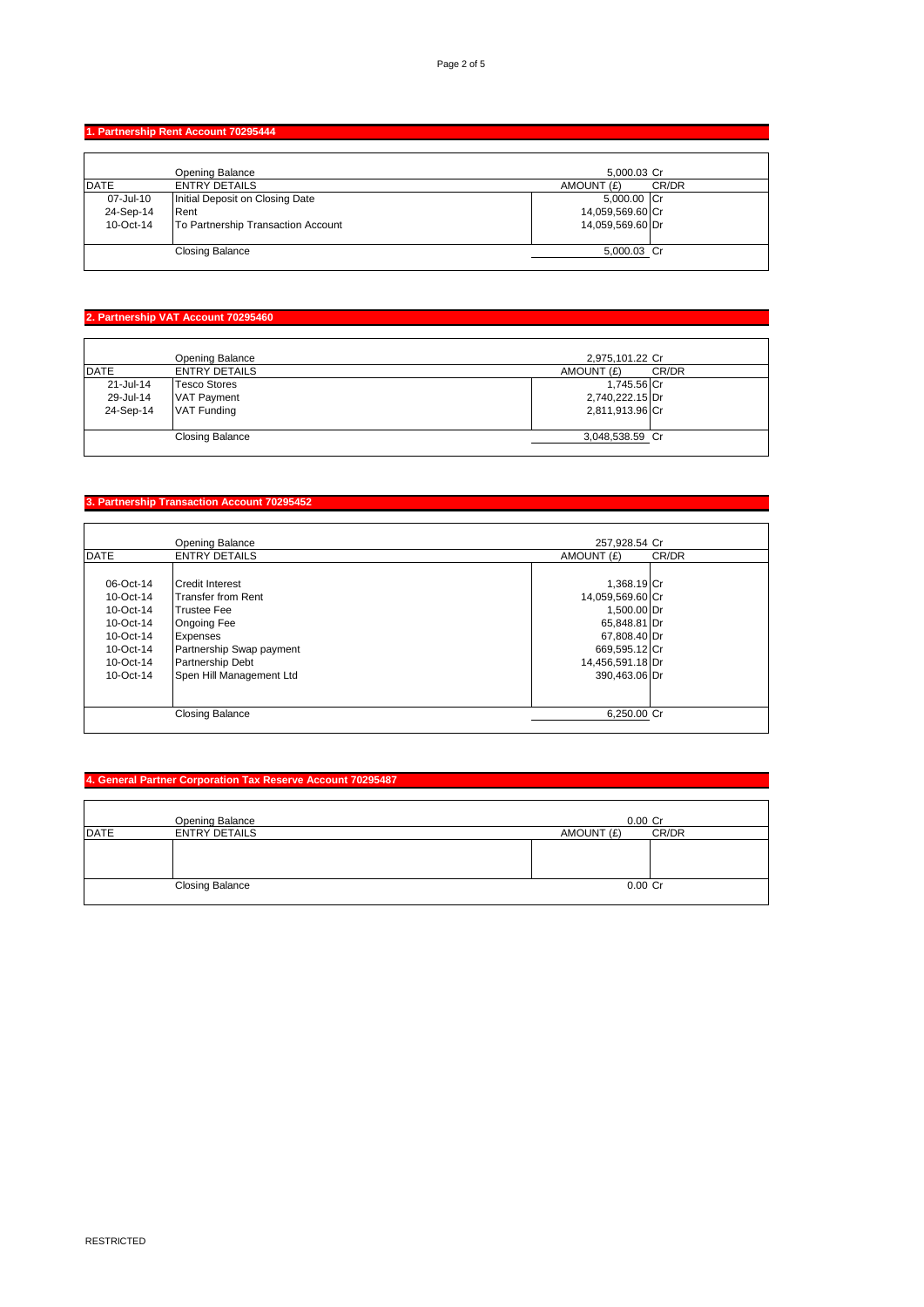## **5. General Partner VAT Transaction Account 70298993**

|             | Opening Balance        | 164,514.57 Cr |       |
|-------------|------------------------|---------------|-------|
| <b>DATE</b> | <b>ENTRY DETAILS</b>   | AMOUNT (£)    | CR/DR |
| 07-Oct-14   | <b>Credit Interest</b> | 62.20 Cr      |       |
|             | <b>Closing Balance</b> | 164,576.77 Cr |       |

| Expense Reserve Ledger - Max GBP 500,000.00 |           |             |  |
|---------------------------------------------|-----------|-------------|--|
|                                             | Date      |             |  |
| <b>DATE</b>                                 | 13-Oct-14 | 6,250.00 Cr |  |
|                                             |           |             |  |
|                                             | Balance   | 6,250.00 Cr |  |

#### **6. Partnership Pre-Enforcement Priority of Payments**

|           |                                                                           | <b>Funds Paid Out of</b> | <b>Funds Received into</b> |
|-----------|---------------------------------------------------------------------------|--------------------------|----------------------------|
| Date      |                                                                           | account(f)               | account (£)                |
| 13-Oct-14 |                                                                           |                          |                            |
|           | Partnership Available Funds                                               |                          |                            |
|           |                                                                           |                          |                            |
|           | a Rental Income                                                           |                          | 14,059,569.60              |
|           | b Funds from Issuer under Partnership Swaps                               |                          | 14,456,632.00              |
|           | c From Partnership VAT Account                                            |                          |                            |
|           | d From Partnership Disposal Proceeds Account                              |                          |                            |
|           | e From Partnership Insurance Proceeds Account                             |                          |                            |
|           | f Interest received by the Partnership Accounts and Rent Account          |                          | 1,368.19                   |
|           | g Eligible Investment Earnings by Partnership                             |                          |                            |
|           | h Advance under Committed Subordinated Loan Agreement                     |                          |                            |
|           | Net proceeds of a CPO Disposal or a Mortgage Property                     |                          |                            |
|           | Net proceeds of a disposal of a Mortgage Property                         |                          |                            |
|           | k Any other sums standing to the credit of the Partnership Transaction Ac |                          | 257,928.54                 |
|           |                                                                           |                          |                            |
|           | <b>Partnership Pre-Enforcement Priority of Payments</b>                   |                          |                            |
|           | a Partnership Security Trustee Fees                                       | 1,500.00                 |                            |
|           | b Issuer Security Trustee Fee, Bond Trustee, operating expenses of the    | 60,098.81                |                            |
|           | Issuer (Ongoing Partnership Facility Fee)                                 |                          |                            |
|           | c Partnership Operating Expenses excluding GP UK Tax                      |                          |                            |
|           | d Partnership Operator Fee                                                | 52,419.60                |                            |
|           | d Property Advisor Fee (Annual 25 K Jan)                                  |                          |                            |
|           | d Nominees Corporate Services Provider Fee                                | 4,500.00                 |                            |
|           | d Nominees Holdco Corporate Services Provider Fee                         | 6,388.80                 |                            |
|           | d PL Propco Corporate Services Provider Fees                              | 4,500.00                 |                            |
|           | d Nominees Side Letter payments                                           |                          |                            |
|           | d Nominees Holdco Side Letter payments                                    |                          |                            |
|           | d Account Bank Fee                                                        |                          |                            |
|           | d Cash Manager Fee                                                        |                          |                            |
|           | Issuer Account Bank, PPA CM, CSP Fee (Ongoing Partnership Facility        |                          |                            |
|           | d Fee)                                                                    | 5,000.00                 |                            |
|           | d Headlease payment                                                       |                          |                            |
|           | e Partnership Expenses Ledger payment (max £6,250)                        | 6,250.00                 |                            |
|           | f Partnership Debt Interest                                               | 13,598,030.18            |                            |
|           | f Partnership Swap payment                                                | 13,787,036.88            |                            |
|           | g Partnership Debt Principal                                              | 858,561.00               |                            |
|           | Issuer Partnership Swap Termination Amount (Ongoing Partnership Facility  |                          |                            |
|           | h Fee)                                                                    | 750.00                   |                            |
|           | Partnership Swap Termination Amount                                       |                          |                            |
|           | j Property Pool Manager Fee                                               | 390,463.06               |                            |
|           | k Partnership Expenses Ledger payment                                     | 0.00                     |                            |
|           | I Alteration Adjustment Rent                                              |                          |                            |
|           | m Committed Subordinated Loan payment                                     |                          |                            |
|           | n Partnership Distribution Account                                        |                          |                            |
|           | <b>Totals</b>                                                             | 28,775,498.33            | 28,775,498.33              |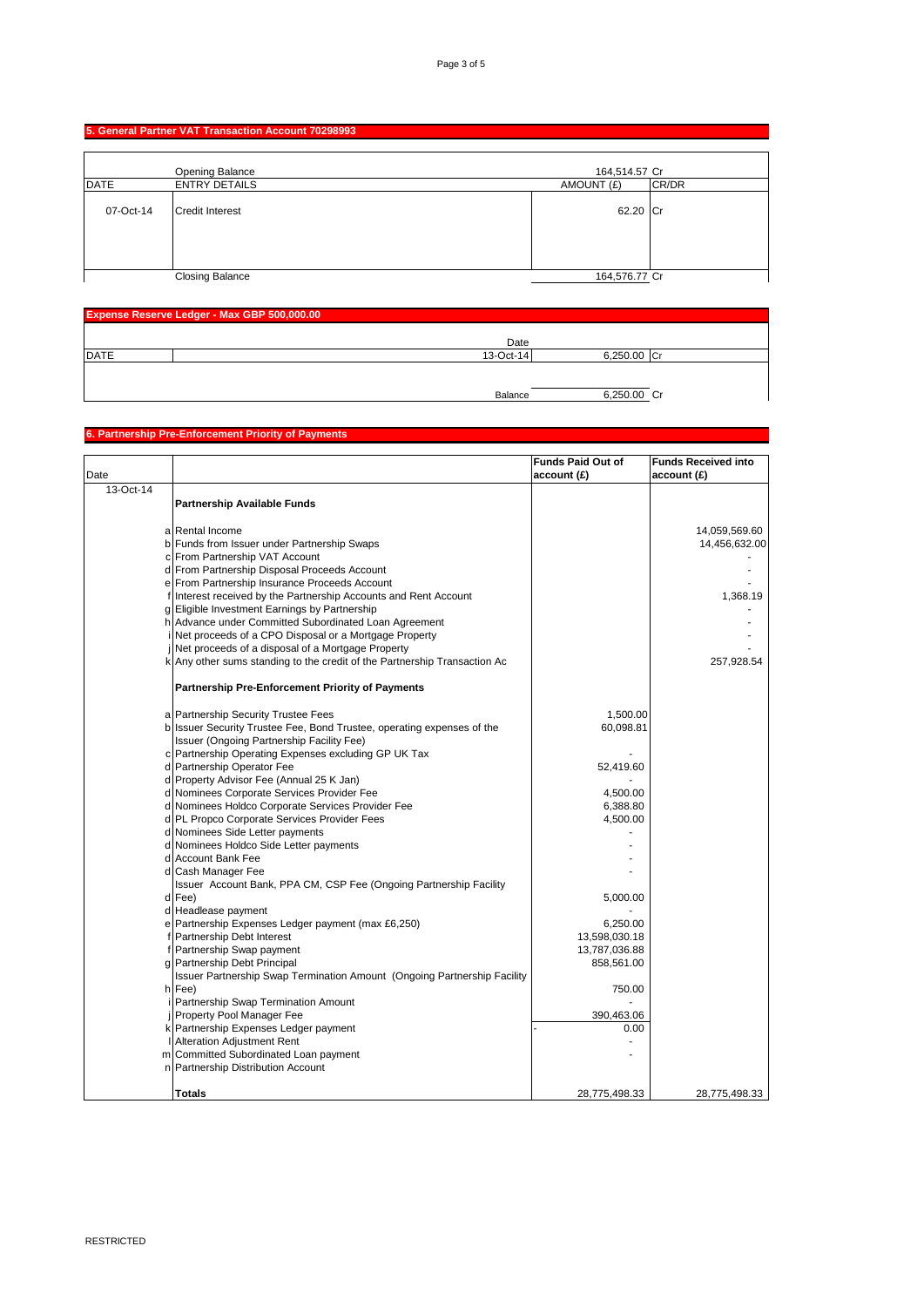## **7. Issuer Transaction Account 70295495**

|             | Opening Balance                  | 32.712.14 Cr        |
|-------------|----------------------------------|---------------------|
| <b>DATE</b> | <b>ENTRY DETAILS</b>             | CR/DR<br>AMOUNT (£) |
|             |                                  |                     |
| 06-Oct-14   | <b>Credit Interest</b>           | 250.78 Cr           |
| 13-Oct-14   | <b>Swaps Receipts</b>            | 669,595.12 Cr       |
| 13-Oct-14   | <b>Partnership Debt</b>          | 14,456,591.18 Cr    |
| 13-Oct-14   | Swap Pays                        | 669,595.12 Dr       |
| 13-Oct-14   | <b>Ongoing Fee</b>               | 65,848.81 Cr        |
| $13-Oct-14$ | <b>HSBC</b> Fee                  | 7.700.00 Dr         |
| 13-Oct-14   | <b>Notes</b>                     | 14,456,591.18 Dr    |
| 13-Oct-14   | <b>Issuer Operating Expenses</b> | 57,398.81 Dr        |
|             | <b>Closing Balance</b>           | 33,712.92 Cr        |
|             |                                  |                     |

## **8. Issuer Pre-Enforcement Priority of Payments**

| Date      |                                                        | <b>Funds Paid Out of</b><br>account (£) | <b>Funds Received into</b><br>account (£) |
|-----------|--------------------------------------------------------|-----------------------------------------|-------------------------------------------|
|           |                                                        |                                         |                                           |
| 13-Oct-14 |                                                        |                                         |                                           |
|           | <b>Issuer Available Funds</b>                          |                                         |                                           |
|           |                                                        |                                         |                                           |
|           | a Funds due to Issuer under Partnership Swap Agreement |                                         | 13,787,036.88                             |
|           | b Amounts due to Issuer in respect of Partnership Loan |                                         | 14,522,439.99                             |
|           | c Any amount due to Issuer under Issuer Swap Agreement |                                         | 14,456,632.00                             |
|           | d Interest Received by Issuer on Transaction Account   |                                         | 250.78                                    |
|           | e Eigible Investment Earnings                          |                                         |                                           |
|           | <b>Issuer Pre-Enforcement Priority of Payments</b>     |                                         |                                           |
|           | a Bond Trustee Fee                                     | 1,200.00                                |                                           |
|           | a Issuer Security Trustee Fee                          | 1,500.00                                |                                           |
|           | b Issuer Operating Expenses                            | 57,398.81                               |                                           |
|           | c Issuer/Issuer Holdco Corporate Services Provider Fee |                                         |                                           |
|           | c Paying Agent Fee                                     | 500.00                                  |                                           |
|           | c Account Bank Fee                                     | 750.00                                  |                                           |
|           | c Cash Manager Fee                                     | 3,750.00                                |                                           |
|           | d Bond Interest                                        | 13,598,030.18                           |                                           |
|           | d Bond Principal                                       | 858,561.00                              |                                           |
|           | d Issuer Swap Provider                                 | 13,787,036.88                           |                                           |
|           | d Partnership Swap payment                             | 14,456,632.00                           |                                           |
|           | e Issuer Profit                                        | 750.00                                  |                                           |
|           | f Swap Subordinated Amounts                            |                                         |                                           |
|           | g Issuer Partnership Swap Termination Amount           |                                         |                                           |
|           | h Issuer Transaction Account                           | 250.78                                  |                                           |
|           | <b>Totals</b>                                          | 42,766,359.65                           | 42,766,359.65                             |